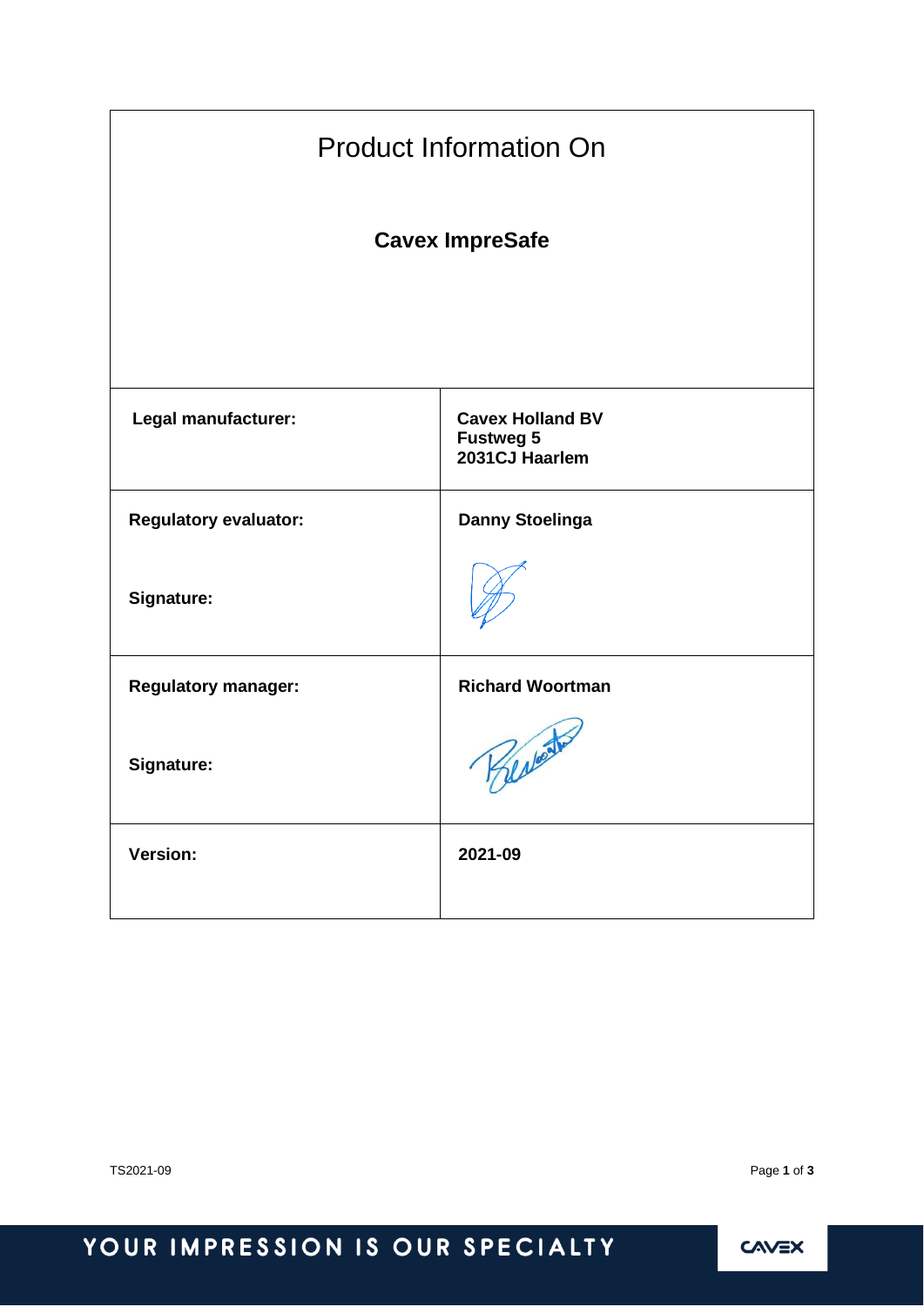#### • **Introduction.**

Due to growing concern on the threat of micro organisms like HIV, Hepatitis, Asian Birdflu, SARS and many others, the disinfection procedures have become increasingly important in the medical field over the last few years. As a result the disinfection of dental impressions are now an integral part of the daily routine in a dental office. The protection of the patient and the praxis personnel against infections through bacteria, viruses or fungis is of highest priority.

Aside from disabling or removing any pathogenic microorganisms over a reasonably short time period the application of chemicals should not affect the treated impression materials. Especially the sensitive precision alginate impression materials which are used in every prosthetic and orthodontic treatment are in danger of possible chemical reactions with the substances in the disinfectant bath. The accuracy of the impression should remain unaltered  $(25 - 50 \text{ nm})$  under the influence of any disinfectant.

After years of carefully reviewing all available disinfectants Cavex Holland has developed Cavex ImpreSafe, a dental impression disinfectant which is able to kill bacteria, viruses and fungi within three minutes without changing the properties of the high quality impression. Cavex ImpreSafe is delivered as a blue concentrate liquid packed in 1 litre dosing bottles. After dilution to a 3 % solution the alginate and silicone impressions can be disinfected by immersion in only 3 minutes contact time.

Cavex ImpreSafe is developed and manufactured by Cavex Holland B.V., a Company that is certified according to the provisions of the Council Directive 2017/745 concerning Medical Devices, against ISO 9001 and ISO13485.

Cavex ImpreSafe bears the CE-Mark of conformity.

#### • **Composition.**

The basic ingredients of Cavex ImpreSafe are:

| Quaternair ammonium salt | 30      | % w   |
|--------------------------|---------|-------|
| Surfactant               | $< 1\%$ | % w   |
| <b>Cleaning Booster</b>  | $1\%$   | % w   |
| <b>Pigment Blue</b>      | spores  | % $w$ |
| Water                    | 70      | % w   |

#### • **Manufacturing.**

Basically, the ingredients are carefully weighed, blended in a high-performance mixing device and automatically packed in bottles.

TS2021-09 Page **2** of **3**

## YOUR IMPRESSION IS OUR SPECIALTY